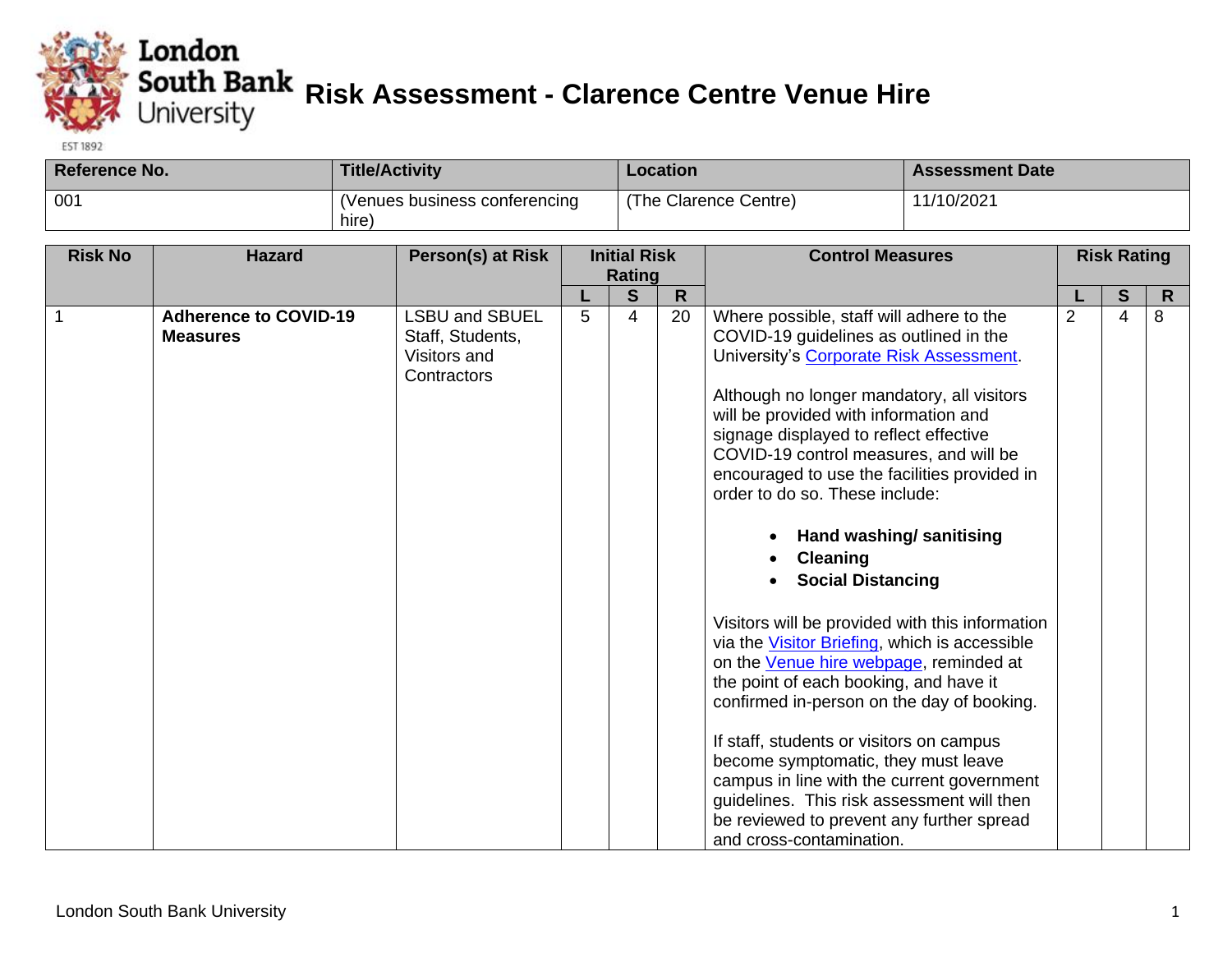| <b>Risk No</b> | <b>Hazard</b>                                   | Person(s) at Risk                               |   | <b>Initial Risk</b> |              | <b>Control Measures</b>                                                                                                                                                                                                                                                                                                                                                                                                                                                                                                                                                                                                                                                                                                                                                                                                                                                                                                                                                                                                                                                                                                                                                                                                                                                                                                                                                                                                                                                        | <b>Risk Rating</b> |   |    |
|----------------|-------------------------------------------------|-------------------------------------------------|---|---------------------|--------------|--------------------------------------------------------------------------------------------------------------------------------------------------------------------------------------------------------------------------------------------------------------------------------------------------------------------------------------------------------------------------------------------------------------------------------------------------------------------------------------------------------------------------------------------------------------------------------------------------------------------------------------------------------------------------------------------------------------------------------------------------------------------------------------------------------------------------------------------------------------------------------------------------------------------------------------------------------------------------------------------------------------------------------------------------------------------------------------------------------------------------------------------------------------------------------------------------------------------------------------------------------------------------------------------------------------------------------------------------------------------------------------------------------------------------------------------------------------------------------|--------------------|---|----|
|                |                                                 |                                                 |   | <b>Rating</b>       |              |                                                                                                                                                                                                                                                                                                                                                                                                                                                                                                                                                                                                                                                                                                                                                                                                                                                                                                                                                                                                                                                                                                                                                                                                                                                                                                                                                                                                                                                                                |                    |   |    |
|                |                                                 |                                                 |   | S                   | $\mathsf{R}$ |                                                                                                                                                                                                                                                                                                                                                                                                                                                                                                                                                                                                                                                                                                                                                                                                                                                                                                                                                                                                                                                                                                                                                                                                                                                                                                                                                                                                                                                                                |                    | S | R. |
| $\overline{2}$ | <b>Cases of Possible Infection</b><br>on Campus | Staff, Students,<br>Visitors and<br>Contractors | 4 | 4                   | 16           | Should any person on campus test positive<br>or display any of the recognised coronavirus<br>symptoms, they must immediately return<br>home and self-isolate for at least ten days.<br>They should not go to a GP surgery,<br>pharmacy or hospital, but contact NHS 111<br>and order a test at www.nhs.uk/coronavirus.<br>COVID-19 symptoms include:<br><b>High temperature</b> $-$ this means you<br>$\bullet$<br>feel hot to touch on your chest or back<br>(you do not need to measure your<br>temperature)<br>New, continuous cough - this means<br>coughing a lot for more than an hour, or<br>3 or more coughing episodes in 24<br>hours (if you usually have a cough, it<br>may be worse than usual)<br>Loss or change to your sense of<br>$\bullet$<br>smell or taste $-$ this means you've<br>noticed you cannot smell or taste<br>anything, or things smell or taste<br>different to normal.<br>The following actions must then be taken:<br>The Health, Safety and Resilience team<br>must be immediately notified as per the<br>COVID-19 Reporting Process.<br>The EAE team will commence a deep<br>clean of the area as soon as possible.<br>This will include all surfaces that the<br>person has come into contact with.<br>Visitors will be asked to confirm at the point<br>of booking they will let the Venues team<br>know if any person in their party tests<br>positive or displays any recognised COVID<br>symptoms as outlined in the Visitor Briefing, |                    | 4 | 4  |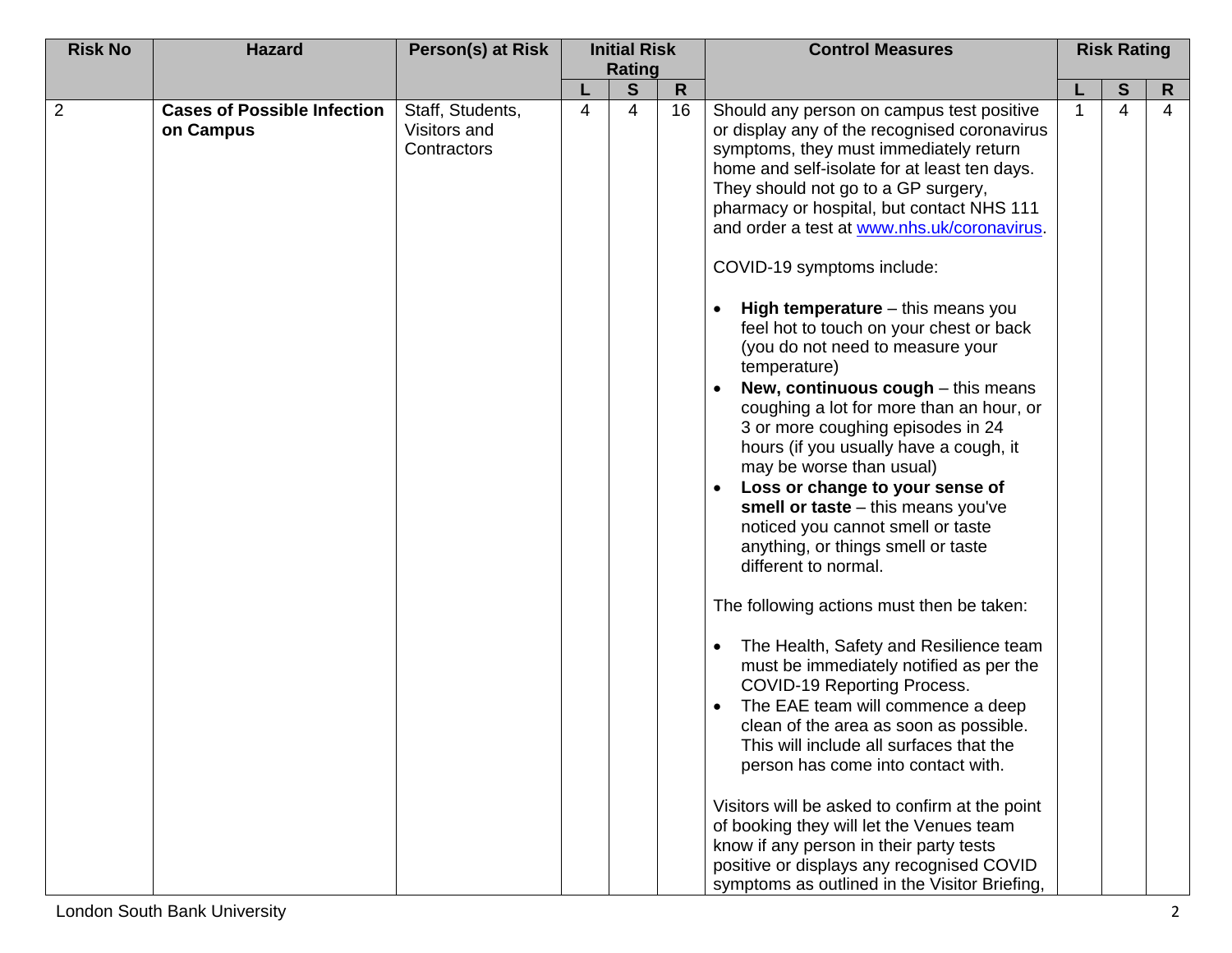| <b>Risk No</b> | <b>Hazard</b>                                  | Person(s) at Risk                               |   | <b>Initial Risk</b><br><b>Rating</b> |              | <b>Control Measures</b>                                                                                                                                                                                                                                                                                                                                                                                                                                                                                                                                                                                                                                                                 |   | <b>Risk Rating</b> |    |
|----------------|------------------------------------------------|-------------------------------------------------|---|--------------------------------------|--------------|-----------------------------------------------------------------------------------------------------------------------------------------------------------------------------------------------------------------------------------------------------------------------------------------------------------------------------------------------------------------------------------------------------------------------------------------------------------------------------------------------------------------------------------------------------------------------------------------------------------------------------------------------------------------------------------------|---|--------------------|----|
|                |                                                |                                                 |   | S                                    | $\mathsf{R}$ |                                                                                                                                                                                                                                                                                                                                                                                                                                                                                                                                                                                                                                                                                         |   | S                  | R. |
| $\overline{3}$ | <b>Social Distancing</b>                       | Staff, Students,                                | 5 | 4                                    | 20           | so that appropriate Health and Safety<br>measures can be taken to safeguard<br>building users.<br>There is an expectation that all staff,<br>students, contractors and visitors working or<br>studying on campus will continue to<br>participate in regular testing (twice weekly)<br>using a home test kit.<br>Should they receive a positive COVID-19<br>result, the above actions will be taken.<br>People identified as having been in close<br>contact with someone who tested positive<br>must isolate for ten days from the point of<br>contact, and book a PCR test as soon as<br>possible, even if they do not have<br>symptoms.<br>Although there is now no legal requirement | 3 | 3                  | 9  |
|                |                                                | Visitors and<br>Contractors                     |   |                                      |              | for social distancing, consideration should<br>still be given to others, with appropriate<br>space provided where possible.<br>Additional actions that compliment this<br>approach include:<br>Increasing the frequency of<br>$\bullet$<br>handwashing and surface cleaning<br>using the cleaning stations provided.<br>Ensure rooms are well ventilated by<br>keeping windows open.<br>Using existing screens or barriers to<br>$\bullet$<br>separate people from each other.<br>Continue to use back-to-back or side-to-<br>side working (rather than face-to-face)<br>whenever possible.                                                                                             |   |                    |    |
| $\overline{4}$ | <b>Personal Protective</b><br><b>Equipment</b> | Staff, Students,<br>Visitors and<br>Contractors | 5 | $\overline{4}$                       | 20           | Although no longer mandatory, all persons<br>are still encouraged to wear a face covering                                                                                                                                                                                                                                                                                                                                                                                                                                                                                                                                                                                               | 2 | 4                  | 8  |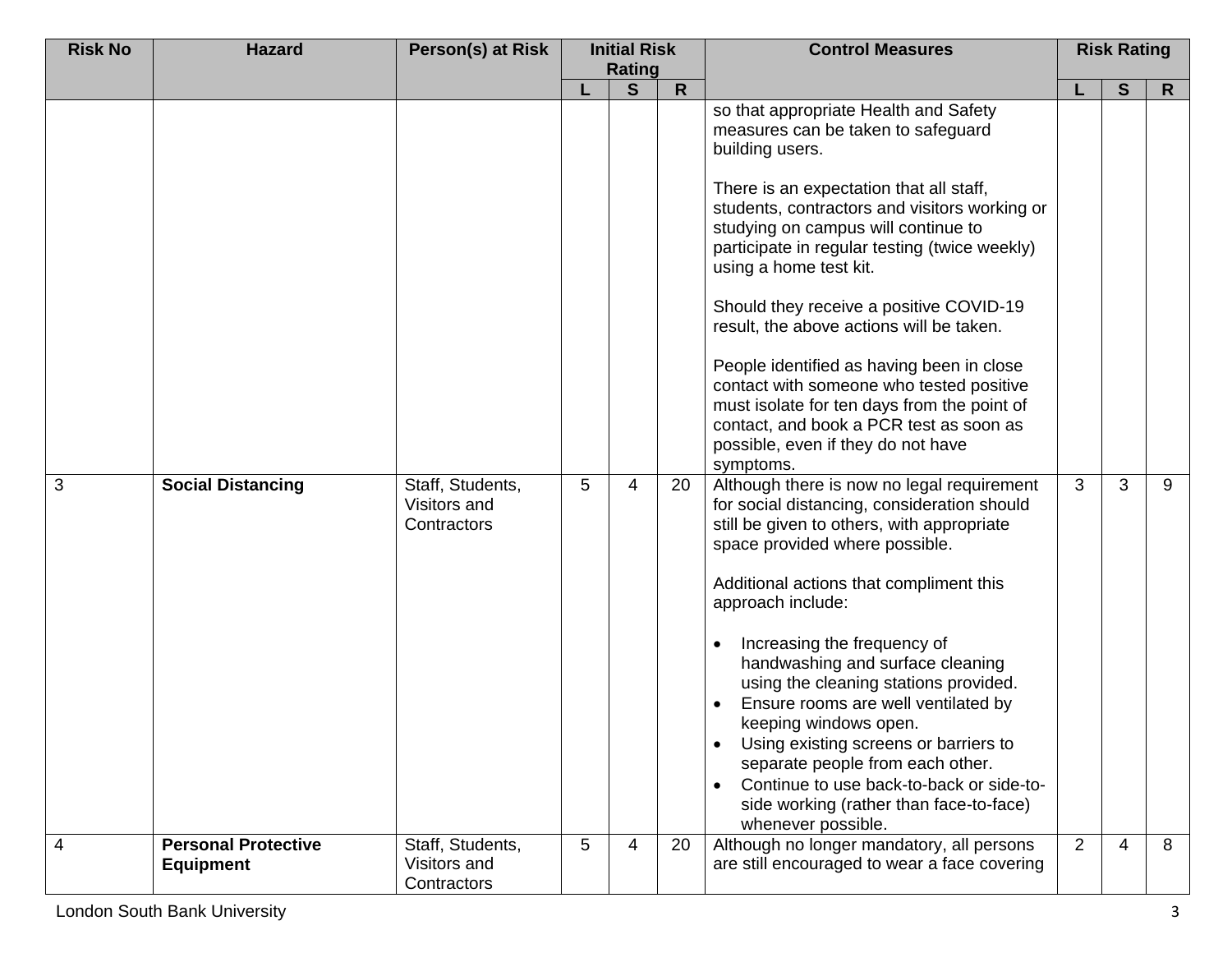| <b>Risk No</b> | <b>Hazard</b>                                  | Person(s) at Risk                                                        |   | <b>Initial Risk</b> |              | <b>Control Measures</b>                                                                                                                                                                                                                                                                                                                                                                                                                                                                                                                                                                 |   | <b>Risk Rating</b> |                |
|----------------|------------------------------------------------|--------------------------------------------------------------------------|---|---------------------|--------------|-----------------------------------------------------------------------------------------------------------------------------------------------------------------------------------------------------------------------------------------------------------------------------------------------------------------------------------------------------------------------------------------------------------------------------------------------------------------------------------------------------------------------------------------------------------------------------------------|---|--------------------|----------------|
|                |                                                |                                                                          |   | <b>Rating</b>       |              |                                                                                                                                                                                                                                                                                                                                                                                                                                                                                                                                                                                         |   |                    |                |
|                |                                                |                                                                          |   | S                   | $\mathsf{R}$ | whilst in a LSBU building, particularly in<br>crowded areas.<br>Face-shields/visors may also be worn<br>alongside a face covering by those with a<br>vulnerability or high levels of face-to-face<br>interactions (where there isn't a screen).<br>Their use should be individually assessed,<br>and worn in conjunction with a face<br>covering, never as an alternative.                                                                                                                                                                                                              |   | S                  | R.             |
|                |                                                |                                                                          |   |                     |              | Although not official PPE, face-coverings<br>and shields can help to stop transmission<br>from people who have contracted COVID-<br>19 but are asymptomatic.<br>Where staff are already using PPE in the<br>workplace to protect against non-COVID-19<br>risks, they will continue to do so.<br>If the risk assessment does show that PPE<br>is required, then it will be provided free of<br>charge to workers who need it. Any PPE<br>provided must fit properly.                                                                                                                     |   |                    |                |
| 5              | Virus transmitted due to<br>workstations setup | <b>LSBU and SBUEL</b><br>Staff, Students,<br>Visitors and<br>Contractors | 4 | 4                   | 16           | Visitors are discouraged from sharing AV<br>equipment and encouraged to assign AV<br>set up to an individual where possible. If<br>they are to be shared this should be by the<br>smallest possible number of people.<br>A robust cleaning procedure should be<br>undertaken on cleaning workstations<br>between different occupants, including<br>shared equipment.<br>To reduce the chances of airborne<br>transmission, good ventilation and air<br>circulation are to be maintained in any area<br>used by Visitors. Staff are to ensure fresh<br>air is allowed into booked rooms. | 2 | $\overline{2}$     | $\overline{4}$ |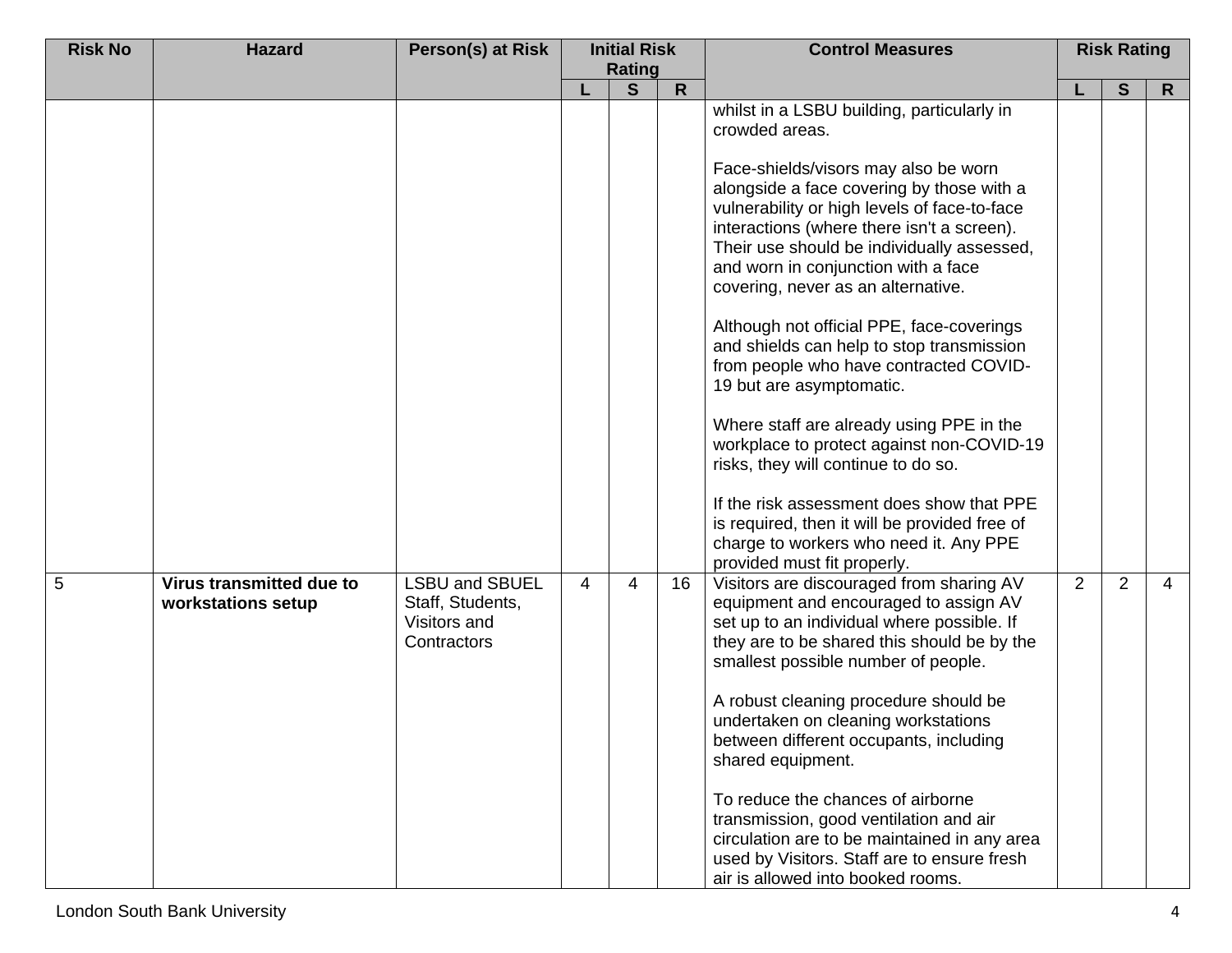| <b>Risk No</b> | <b>Hazard</b>                                    | Person(s) at Risk                                                        |              | <b>Initial Risk</b>         |    | <b>Control Measures</b>                                                                                                                                                                                                                                                                                                                                                |   | <b>Risk Rating</b> |              |
|----------------|--------------------------------------------------|--------------------------------------------------------------------------|--------------|-----------------------------|----|------------------------------------------------------------------------------------------------------------------------------------------------------------------------------------------------------------------------------------------------------------------------------------------------------------------------------------------------------------------------|---|--------------------|--------------|
|                |                                                  |                                                                          |              | Rating<br>S<br>$\mathsf{R}$ |    |                                                                                                                                                                                                                                                                                                                                                                        |   | S                  |              |
| 6              | <b>Insufficient Communication</b><br>to Visitors | <b>LSBU and SBUEL</b><br>Staff, Students,                                | 3            | 4                           | 12 | Advice is to be shared with Visitors and kept<br>up-to-date, so they are fully briefed with                                                                                                                                                                                                                                                                            |   | $\overline{4}$     | R<br>8       |
|                |                                                  | Visitors and<br>Contractors                                              |              |                             |    | current advice on staying protected<br>Guidance encourages staff and visitors to<br>wash their hands using soap and water for<br>at least 20 seconds regularly, or if soap and<br>water are unavailable, using an alcohol-<br>based hand sanitiser.                                                                                                                    |   |                    |              |
|                |                                                  |                                                                          |              |                             |    | All visitors will be given clear guidance on<br>social distancing and hygiene before arrival,<br>via the Visitor Briefing, which is accessible<br>on the Venue hire webpage, reminded at<br>the point of each booking, and have it<br>confirmed in-person on the day of booking.                                                                                       |   |                    |              |
|                |                                                  |                                                                          |              |                             |    | Posters clearly displaying the Hand and<br>Respiratory Hygiene Guidance. Regarding<br>visitors, the host is responsible for ensuring<br>that all visitors are given clear guidance on<br>social distancing and hygiene on arrival, for<br>example, signage and visual aids, and<br>before arrival, for example, by phone, by<br>email or directed to the LSBU website. |   |                    |              |
| 7              | <b>Emergency provision</b>                       | <b>LSBU and SBUEL</b><br>Staff, Students,<br>Visitors and<br>Contractors | $\mathbf{3}$ | 3                           | 9  | The Venues team shall bring to the attention<br>of the group evacuation instructions for the<br>premises at the beginning of each event,<br>keep a record of the number of attendees<br>available and ensure evacuation of hirers by<br>dispersal in case of an emergency.                                                                                             | 1 | 3                  | $\mathbf{3}$ |
|                |                                                  |                                                                          |              |                             |    | All onsite receptionists and security officers<br>are First Aid trained.<br>People involved in the provision of<br>assistance to others should pay particular<br>attention to sanitation measures<br>immediately afterwards, including washing<br>hands                                                                                                                |   |                    |              |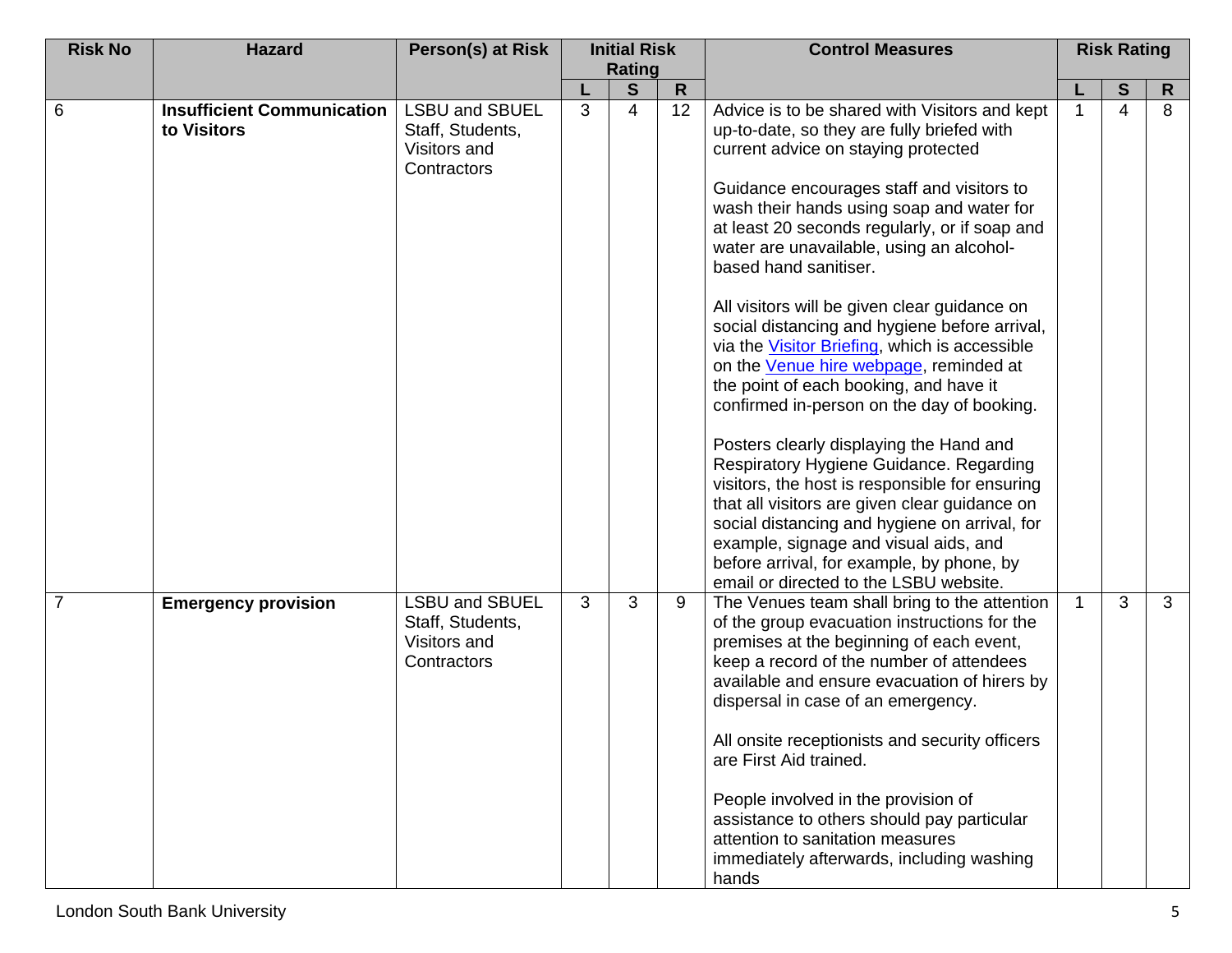| <b>Risk No</b> | <b>Hazard</b>                         | Person(s) at Risk                                                 | <b>Initial Risk</b> |                                    |    | <b>Control Measures</b>                                                                                                                                                                                                                                                                                                                                                            | <b>Risk Rating</b> |        |                   |
|----------------|---------------------------------------|-------------------------------------------------------------------|---------------------|------------------------------------|----|------------------------------------------------------------------------------------------------------------------------------------------------------------------------------------------------------------------------------------------------------------------------------------------------------------------------------------------------------------------------------------|--------------------|--------|-------------------|
|                |                                       |                                                                   |                     | <b>Rating</b><br>S<br>$\mathsf{R}$ |    |                                                                                                                                                                                                                                                                                                                                                                                    |                    |        |                   |
| 8              | <b>Higher Risk Areas such as</b>      | <b>LSBU and SBUEL</b>                                             | 4                   | 4                                  | 16 | All toilets are to be supplied with an                                                                                                                                                                                                                                                                                                                                             | $\overline{2}$     | S<br>4 | $\mathsf{R}$<br>8 |
|                | toilets, staff rooms and<br>restrooms | Staff, Students,<br>Visitors and                                  |                     |                                    |    | adequate supply of liquid soap, paper<br>towels and hot water. There should be                                                                                                                                                                                                                                                                                                     |                    |        |                   |
|                |                                       | Contractors                                                       |                     |                                    |    | adequate hand cleaning resources provided<br>at all times.                                                                                                                                                                                                                                                                                                                         |                    |        |                   |
|                |                                       |                                                                   |                     |                                    |    | Ensuring that there are printed<br>handwashing instructions/posters displayed<br>in toilets.                                                                                                                                                                                                                                                                                       |                    |        |                   |
|                |                                       |                                                                   |                     |                                    |    | A safe queuing systems should be<br>established by the use of room occupancy<br>limits and floor markings/signage, etc.<br>Environmental cleaning should be<br>increased, especially in and around toilets<br>and restrooms and staff rooms; special<br>attention to be paid to frequently touched<br>surfaces such as door handles, toilet flush<br>handles, light switches, etc. |                    |        |                   |
|                |                                       |                                                                   |                     |                                    |    | Toilets and washrooms inspections should<br>be increased to check for cleanliness and<br>adequate stocks of soap/toilet paper, etc.                                                                                                                                                                                                                                                |                    |        |                   |
|                |                                       |                                                                   |                     |                                    |    | Where possible, paper towels as an<br>alternative should be provided to hand<br>dryers in handwashing facilities.                                                                                                                                                                                                                                                                  |                    |        |                   |
| 9              | <b>Slips and trips</b>                | LSBU and SBUEL<br>Staff, Students,<br>Visitors and<br>Contractors | 3                   | 4                                  | 12 | No-trip door stops to be supplied for<br>DCG12&13 to ensure doors can be propped<br>open for ventilation safely, without<br>presenting a trip hazard                                                                                                                                                                                                                               | $\overline{2}$     | 3      | 6                 |
|                |                                       |                                                                   |                     |                                    |    | High windows will be opened and closed by<br>members of the Venues team with window<br>hooks on poles.                                                                                                                                                                                                                                                                             |                    |        |                   |
|                |                                       |                                                                   |                     |                                    |    | All areas to be kept well lit                                                                                                                                                                                                                                                                                                                                                      |                    |        |                   |
|                |                                       |                                                                   |                     |                                    |    | No trailing leads or cables across floors.                                                                                                                                                                                                                                                                                                                                         |                    |        |                   |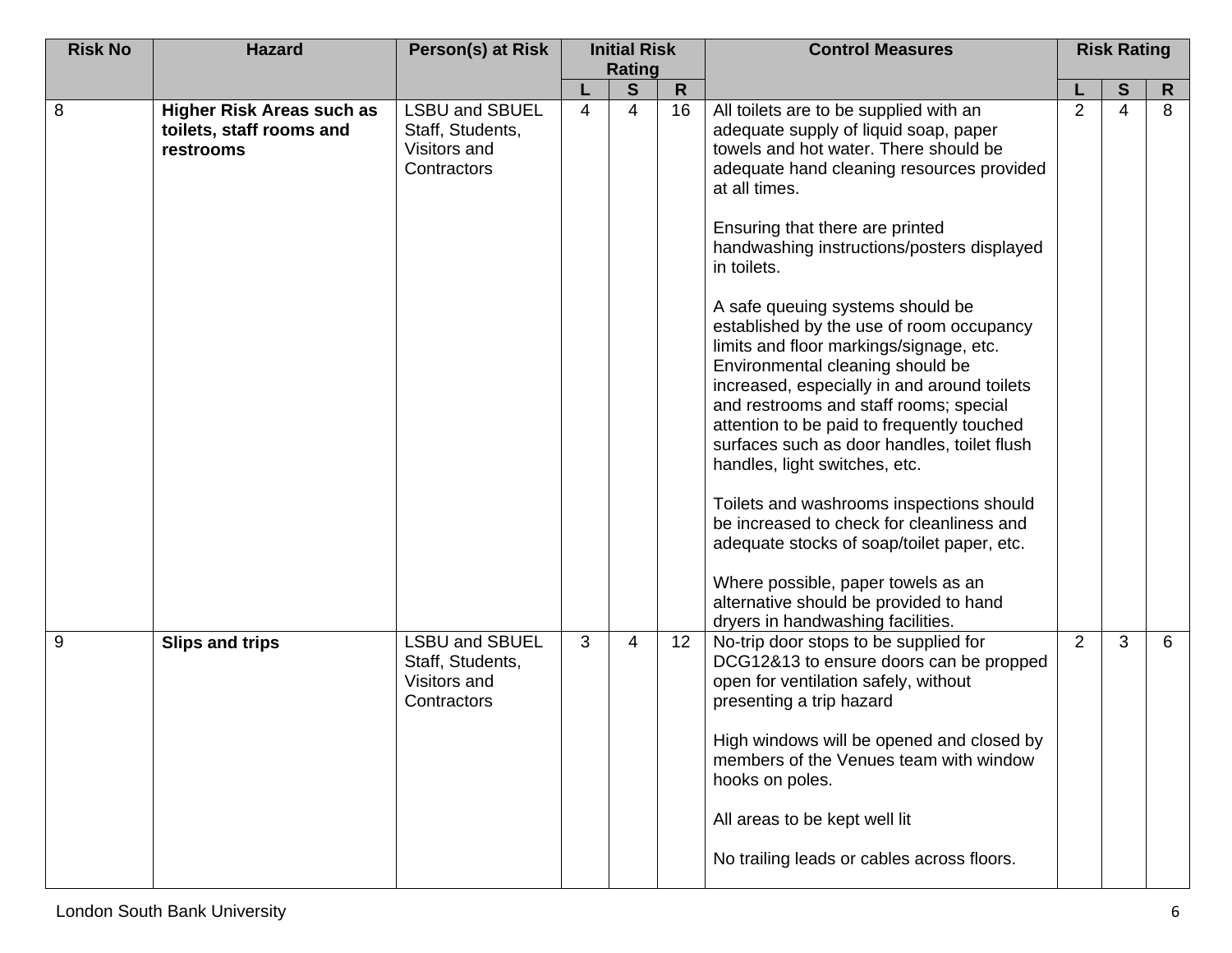| <b>Risk No</b> | <b>Hazard</b>                          | Person(s) at Risk                                                        |   | <b>Initial Risk</b><br>Rating |                 | <b>Control Measures</b>                                                                                                                                                                                                                                                                                                                                                                                                                                                                                          | <b>Risk Rating</b> |   |    |
|----------------|----------------------------------------|--------------------------------------------------------------------------|---|-------------------------------|-----------------|------------------------------------------------------------------------------------------------------------------------------------------------------------------------------------------------------------------------------------------------------------------------------------------------------------------------------------------------------------------------------------------------------------------------------------------------------------------------------------------------------------------|--------------------|---|----|
|                |                                        |                                                                          |   | S                             | R.              |                                                                                                                                                                                                                                                                                                                                                                                                                                                                                                                  |                    | S | R. |
|                |                                        |                                                                          |   |                               |                 | Staff to keep areas clear, eg no<br>boxes left in walkways, deliveries<br>stored immediately.<br>Offices cleaned daily.                                                                                                                                                                                                                                                                                                                                                                                          |                    |   |    |
| 10             | <b>Manual handling of</b><br>furniture | <b>LSBU and SBUEL</b><br>Staff, Students,<br>Visitors and<br>Contractors | 3 | 4                             | 12 <sup>2</sup> | The Estates team are solely responsible for<br>preparing room setups according to client<br>booking requirements.<br>Venues team ensure additional furniture is<br>removed from meeting rooms when not in<br>use to minimise the risk of rearrangement<br>during events. Additional furniture to be kept<br>in cupboard space DG21 when not in use.<br>This action is currently dependent on DG21<br>cupboard space being cleared.<br>Room divider between DCG12+13 to be<br>kept permanently open for bookings. | 2                  | 4 | 8  |

| <b>Completion of Assessment and Confirmation of Actions</b>                                                                                    |                     |            |                     |       |            |  |  |  |  |  |  |
|------------------------------------------------------------------------------------------------------------------------------------------------|---------------------|------------|---------------------|-------|------------|--|--|--|--|--|--|
| l confirm that the control measures (including risk ratings) for the activities identified are suitable, sufficient and have been implemented. |                     |            |                     |       |            |  |  |  |  |  |  |
| <b>Risk Assessor's</b><br>Name:                                                                                                                | <b>Ruth Glenday</b> | Signature: | <b>Ruth Glenday</b> | Date: | 11/10/2021 |  |  |  |  |  |  |
|                                                                                                                                                |                     |            |                     |       |            |  |  |  |  |  |  |